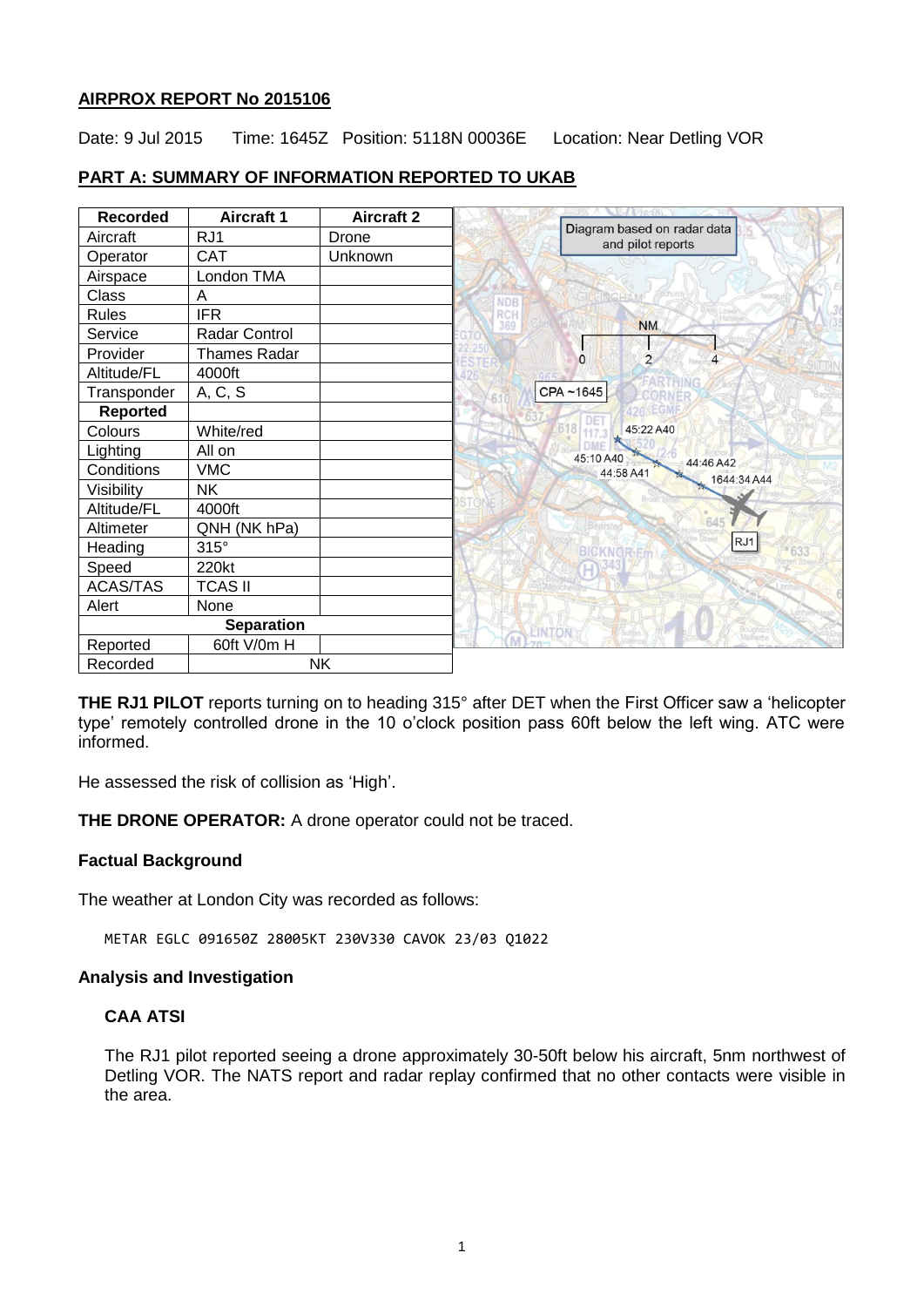### **UKAB Secretariat**

The Air Navigation Order 2009 (as amended), Article 138<sup>1</sup> states:

'A person must not recklessly or negligently cause or permit an aircraft to endanger any person or property.'

Article 166, paragraphs 2, 3 and 4 state:

'(2) The person in charge of a small unmanned aircraft may only fly the aircraft if reasonably satisfied that the flight can safely be made.

(3) The person in charge of a small unmanned aircraft must maintain direct, unaided visual contact with the aircraft sufficient to monitor its flight path in relation to other aircraft, persons, vehicles, vessels and structures for the purpose of avoiding collisions.'

(4) The person in charge of a small unmanned aircraft which has a mass of more than 7kg excluding its fuel but including any articles or equipment installed in or attached to the aircraft at the commencement of its flight must not fly the aircraft

(a) in Class A, C, D or E airspace unless the permission of the appropriate air traffic control unit has been obtained;

(b) within an aerodrome traffic zone …; or

(c) at a height of more than 400 feet above the surface unless it is flying in airspace described in sub-paragraph (a) or (b) and in accordance with the requirements for that airspace.'

A CAA web site<sup>2</sup> provides information and guidance associated with the operation of Unmanned Aircraft Systems (UASs) and Unmanned Aerial Vehicles (UAVs).

Additionally, the CAA has published a UAV Safety Notice<sup>3</sup> which states the responsibilities for flying unmanned aircraft. This includes:

'You are responsible for avoiding collisions with other people or objects - including aircraft.

#### **Summary**

An Airprox was reported when an RJ1 and a reported drone flew into proximity at about 1645 on Thursday  $9<sup>th</sup>$  July 2015. The RJ1 pilot was at 4000ft, operating under IFR in VMC, in receipt of a Radar Control Service from the Swanwick Thames Sector. The drone operator could not be located.

#### **PART B: SUMMARY OF THE BOARD'S DISCUSSIONS**

Information available consisted of a report from the RJ1 pilot, radar photographs/video recordings and a report from the appropriate ATC authority.

The Board were advised by a commercial drone operator that multi-rotor drones were capable of ascending to some few thousand feet, but that the cost of the equipment required rose considerably as the altitude capability was increased. Small multi-rotor drones were not considered capable of ascending to more than a couple of thousand feet, and a multi-rotor drone with the capability to ascend to 4000ft, as reported, would have been significantly expensive and in the 'professional' class of drones. Consequently, members agreed that the reported drone was unlikely to have been operated at this altitude as a passing whim, and that it represented a considerable investment in cost and time, if indeed it was a multi-rotor drone. Even if the drone was able to reach 4000ft,

 $\overline{a}$ 

 $1$  Article 253 of the ANO details which Articles apply to small unmanned aircraft. Article 255 defines 'small unmanned aircraft'. The ANO is available to view at [http://www.legislation.gov.uk.](http://www.legislation.gov.uk/)

www.caa.co.uk/uas

<sup>3</sup> CAP 1202